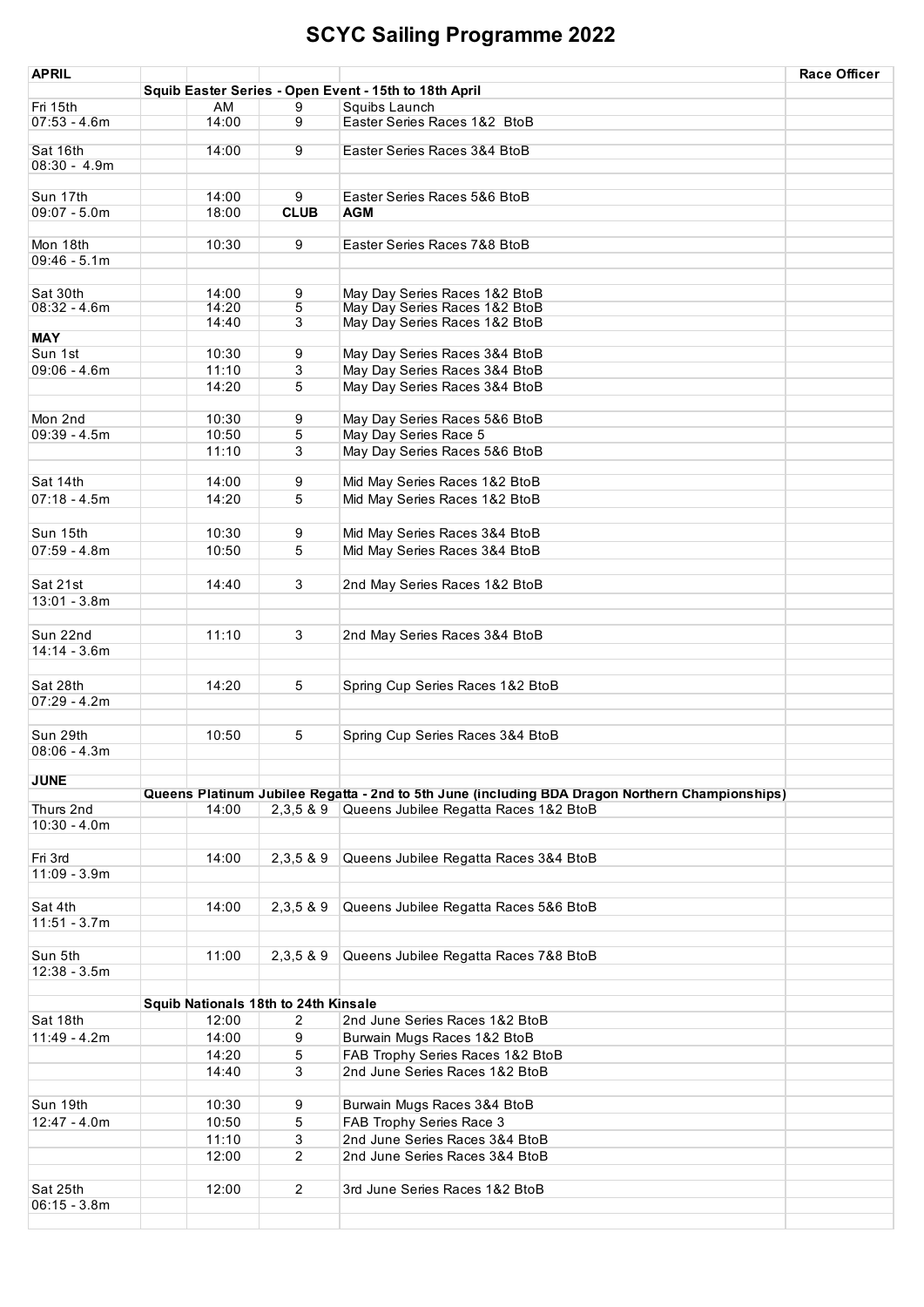| Sun 26th                  | 12:00                                                     | 2              | 3rd June Series Races 3&4 BtoB                                    |  |  |  |  |  |
|---------------------------|-----------------------------------------------------------|----------------|-------------------------------------------------------------------|--|--|--|--|--|
| $07:02 - 3.9m$            |                                                           |                |                                                                   |  |  |  |  |  |
|                           |                                                           |                |                                                                   |  |  |  |  |  |
| <b>JULY</b>               |                                                           |                |                                                                   |  |  |  |  |  |
|                           | <b>Edinburgh Cup 2nd to 9th Falmouth</b>                  |                |                                                                   |  |  |  |  |  |
| Sat 2nd                   | 10:50                                                     | 5              | Tom Buoy Race (Incliuding Tom Buoy Series Race 1)                 |  |  |  |  |  |
| $10:53 - 3.9m$            | 12:00                                                     | 2              | 1st July Series Race 1&2                                          |  |  |  |  |  |
|                           | 14:00                                                     | 9              | Mayer Cup Races 1&2 BtoB                                          |  |  |  |  |  |
| Sun 3rd                   | 10:30                                                     | 9              |                                                                   |  |  |  |  |  |
| $11:32 - 3.9m$            | 10:50                                                     | 5              | Mayer Cup Races 3&4 BtoB                                          |  |  |  |  |  |
|                           |                                                           |                | Tom Buoy Series Races 2&3 BtoB                                    |  |  |  |  |  |
|                           | 12:00                                                     | $\overline{2}$ | 1st July Series Race 3&4                                          |  |  |  |  |  |
|                           | Cork Week 8th & 15th                                      |                |                                                                   |  |  |  |  |  |
| Sat 9th                   | 14:40                                                     | 3              | 1st July Series Races 1&2 BtoB                                    |  |  |  |  |  |
| $16:53 - 3.7m$            |                                                           |                |                                                                   |  |  |  |  |  |
|                           |                                                           |                |                                                                   |  |  |  |  |  |
| Sun 10th                  | 11:10                                                     | 3              | 1st July Series Races 3&4 BtoB                                    |  |  |  |  |  |
| $05:19 - 4.0m$            |                                                           |                |                                                                   |  |  |  |  |  |
|                           |                                                           |                |                                                                   |  |  |  |  |  |
|                           | Early Summer Regatta - 16th & 17th July Classes 2,3,5 & 9 |                |                                                                   |  |  |  |  |  |
|                           | Solo Nationals - 16th to 19th July at SCYC                |                |                                                                   |  |  |  |  |  |
| Sat 16th                  | 14:00                                                     | 2.3.5 & 9      | Early Summer Regatta 2 races B2B                                  |  |  |  |  |  |
| $10:41 - 4.6m$            |                                                           |                |                                                                   |  |  |  |  |  |
|                           |                                                           |                |                                                                   |  |  |  |  |  |
| Sun 17th                  | 11:00                                                     | 2,3,58.9       | Early Summer Regatta 2 races B2B                                  |  |  |  |  |  |
| $11:31 - 4.4m$            |                                                           |                |                                                                   |  |  |  |  |  |
|                           |                                                           |                |                                                                   |  |  |  |  |  |
| Sat 23rd                  | 10:00                                                     | 6 & 7          | Abersoch Dinghy Week Registration                                 |  |  |  |  |  |
| $17:20 - 3.5m$            | 12:00                                                     | 2              | 2nd July Series Races 1&2 BtoB                                    |  |  |  |  |  |
|                           | 14:30                                                     | 4              | Penguin Revival Cup Race 1                                        |  |  |  |  |  |
|                           | 14:40                                                     | 3              | 2nd July Series Races 1&2 BtoB                                    |  |  |  |  |  |
|                           |                                                           |                |                                                                   |  |  |  |  |  |
|                           |                                                           |                | 50th Anniversary Abersoch Dinghy Week - 24th to 29th July at SCYC |  |  |  |  |  |
| Sun 24th                  | 10:30                                                     | 4              | Penguin Revival Cup Race 2                                        |  |  |  |  |  |
| $05:43 - 3.5m$            | 11:10                                                     | 3              | 2nd July Series Races 3&4 BtoB (Gate Start Offshore Finish)       |  |  |  |  |  |
|                           |                                                           |                |                                                                   |  |  |  |  |  |
| Wed 27th                  | 15:00                                                     | 2              | Afternoon Race                                                    |  |  |  |  |  |
| $08:11 - 3.8m$            |                                                           |                |                                                                   |  |  |  |  |  |
| Sat 30th                  | 10:30                                                     | 4              | Penguin Revival Cup Race 3                                        |  |  |  |  |  |
| $09:58 - 4.1m$            | 12:00                                                     | 2              | Lea Cup (Including 1st August Series Race 1)                      |  |  |  |  |  |
|                           | 12:00                                                     | 4              | Seabird Open Registration on Cove Balcony                         |  |  |  |  |  |
|                           | 14:00                                                     | 9              | August Kick off Weekend Series Races 1&2 BtoB                     |  |  |  |  |  |
|                           | 17:30                                                     | 5              | Pandora Welsh Open Briefing (Commodore's Bar)                     |  |  |  |  |  |
|                           |                                                           |                |                                                                   |  |  |  |  |  |
|                           | Dart 18 Nationals - 31st July to 5th August at SCYC       |                |                                                                   |  |  |  |  |  |
|                           | Pandora Welsh Open - 31st to 5th August at SCYC           |                |                                                                   |  |  |  |  |  |
|                           | Seabird Open Week - 31st July to 4th August at SCYC       |                |                                                                   |  |  |  |  |  |
| Sun 31st                  | 10:00                                                     | 6&7            | Coaching Session                                                  |  |  |  |  |  |
| $10:31 - 4.1m$            | 10:30                                                     | 9              | August Kick off Weekend Series Races 3&4 BtoB                     |  |  |  |  |  |
|                           | 10:30                                                     | 4              | Seabird Open Week Race 1                                          |  |  |  |  |  |
|                           | 12:00                                                     | 2              | 1st August Series Races (3&4)                                     |  |  |  |  |  |
|                           | 14:20                                                     | 5              | Welsh Open Day 1 (including 1st August Series)                    |  |  |  |  |  |
|                           | 14:30                                                     | 6&7            | Racing                                                            |  |  |  |  |  |
| <b>AUGUST</b>             |                                                           |                |                                                                   |  |  |  |  |  |
| Mon 1st                   | 10:00                                                     | 6&7            | Coaching Session                                                  |  |  |  |  |  |
| $11:06 - 4.1m$            | 12:00                                                     | 5              | Welsh Open Day 2 (including 1st August Series)                    |  |  |  |  |  |
|                           | 14:00                                                     | 4              | Seabird Open Week Race 2                                          |  |  |  |  |  |
|                           | 14:30                                                     | 6&7            | Racing                                                            |  |  |  |  |  |
|                           |                                                           |                |                                                                   |  |  |  |  |  |
| Tue 2nd<br>$11:42 - 4.1m$ | 10:00<br>10:30                                            | 6&7<br>4       | Coaching Session<br>Seabird Open Week Race 3                      |  |  |  |  |  |
|                           | 12:00                                                     | 5              | Welsh Open Day 3 (including 1st August Series)                    |  |  |  |  |  |
|                           | 14:30                                                     | 6&7            | Racing                                                            |  |  |  |  |  |
|                           |                                                           |                |                                                                   |  |  |  |  |  |
| Wed 3rd                   | 10:00                                                     | 6&7            | Coaching Session                                                  |  |  |  |  |  |
| $12:22 - 4.0m$            | 12:00                                                     | 5              | Welsh Open Day 4 (including 1st August Series)                    |  |  |  |  |  |
|                           | 14:00                                                     | 4              | Seabird Open Week Race 4                                          |  |  |  |  |  |
|                           | 14:30                                                     | 6&7            | Racing                                                            |  |  |  |  |  |
|                           | 15:00                                                     | 2              | The Shootout Trophy                                               |  |  |  |  |  |
|                           |                                                           |                |                                                                   |  |  |  |  |  |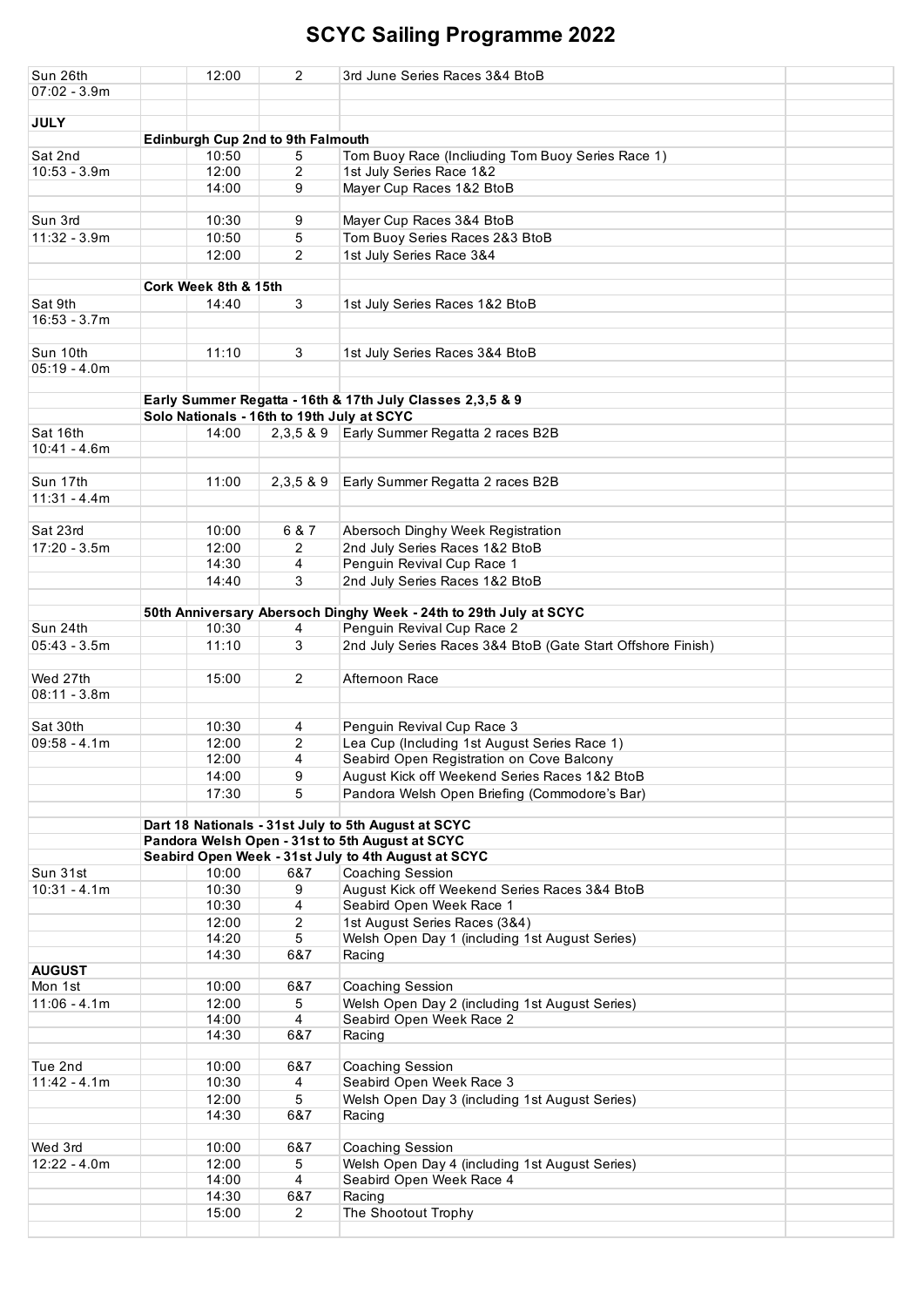| Thur 4th       | 10:00                                     | 6&7            | <b>Coaching Session</b>                                     |            |
|----------------|-------------------------------------------|----------------|-------------------------------------------------------------|------------|
| $13:07 - 3.8m$ | 10:30                                     | 4              | Seabird Open Week Race 5                                    |            |
|                |                                           |                |                                                             |            |
|                | 12:00                                     | 5              | Welsh Open Day 5 (including 1st August Series)              |            |
|                | 14:30                                     | 6&7            | Racing                                                      |            |
|                | <b>TBA</b>                                | 4              | Evening BBQ Class 4 Open                                    |            |
|                |                                           |                |                                                             |            |
|                | Welsh IRC Regatta 5th to 7th August (PSC) |                |                                                             |            |
| Fri 5th        | 12:00                                     | 5              | Welsh Open Day 6 (including 1st August Series)              |            |
| 14:02 - 3.7m   | 14:00                                     | 4              | Champaign Race                                              |            |
|                |                                           |                |                                                             |            |
|                | 14:30                                     | 6 & 7          | RNLI Open                                                   | <b>TBA</b> |
|                | 16:30                                     | 6 & 7          | RNLI Prize-Giving in Bar                                    |            |
|                |                                           |                |                                                             |            |
| Sat 6th        | 10:50                                     | 5              | Young Helms Race                                            |            |
| $15:07 - 3.6m$ | 15:00                                     | 3              | 1st August Series Races 1&2 BtoB                            |            |
|                | 17:00                                     | 9              | Squib Week registration                                     |            |
|                | 19:30                                     | COVE           | Pandora Welsh Open Dinner & Prize Giving                    |            |
|                |                                           |                |                                                             |            |
|                |                                           |                |                                                             |            |
|                |                                           |                | Squib Welsh Open Week - 7th to 12th August at SCYC          |            |
| Sun 7th        | 10:00                                     | 6&7            | Coaching Session                                            |            |
| $16:22 - 3.7m$ | 10:30                                     | 4              | Seabird Championship Cup (1st August Series) Race 1         |            |
|                | 11:00                                     | 5              | Class Meeting SCYC Bar                                      |            |
|                | 11:00                                     | 9              | Squib Welsh Open Race 1&2 (Committee Boat Start)            |            |
|                | 11:30                                     | 3              | 1st August Series Races 3&4 BtoB                            |            |
|                | 14:30                                     | 6&7            | Racing                                                      |            |
|                |                                           |                |                                                             |            |
|                |                                           |                |                                                             |            |
| Mon 8th        | 10:00                                     | 6&7            | Coaching Session                                            |            |
| $17:37 - 3.8m$ | 10:30                                     | 4              | Seabird Championship Cup (1st August Series) Races 2&3 BtoB |            |
|                | 11:00                                     | 9              | Squib Welsh Open Races 3&4 BtoB (Committee Boat Start)      |            |
|                | 14:30                                     | 6&7            | Racing                                                      |            |
|                |                                           |                |                                                             |            |
| Tue 9th        | 10:00                                     | 6&7            | Coaching Session                                            |            |
| $06:11 - 3.9m$ | 11:00                                     | 9              | Squib Welsh Open Race 5 (Club Start)                        |            |
|                |                                           |                |                                                             |            |
|                | 14:00                                     | $\overline{4}$ | Seabird Championship Cup (1st August Series) Race 4         |            |
|                | 14:30                                     | 6&7            | Racing                                                      |            |
|                | 19:30                                     | COVE           | Class 4 - Seabird Dinner                                    |            |
|                |                                           |                |                                                             |            |
|                |                                           |                | Dragon Captains Cup - 10th to 14th August at SCYC           |            |
| Wed 10th       | 10:00                                     | 6&7            | Coaching Session                                            |            |
| $07:13 - 4.1m$ | 10:30                                     | 4              | Reserve Race                                                |            |
|                | 14:30                                     | 6&7            | Racing                                                      |            |
|                | 15:00                                     | 2              | Hancock Challenge Cup Pursuit Race                          |            |
|                |                                           |                |                                                             |            |
|                | 15:00                                     | 9              | Squib Welsh Open Races 6&7 BtoB (Committee Boat Start)      |            |
|                | 15:15                                     | 3              | Captains Cup Races 1&2 BtoB                                 |            |
|                | 19:00                                     | COVE           | Class 9 - Squib Supper                                      |            |
|                |                                           |                |                                                             |            |
| Thur 11th      | 10:00                                     | 6&7            | Coaching Session                                            |            |
| $08:06 - 4.4m$ | 10:30                                     | 4              | Seabird Championship Cup (1st August Series) Races 5&6 BtoB |            |
|                | 11:00                                     | 9              | Squib Welsh open Races 8&9 BtoB (Committee Boat Start)      |            |
|                |                                           |                |                                                             |            |
|                | 11:15                                     | 3              | Captains Cup Races 3&4 BtoB                                 |            |
|                | 14:30                                     | 6&7            | Racing                                                      |            |
|                | 19:00                                     | COVE           | Class 3 - Dragon Class Party                                |            |
|                |                                           |                |                                                             |            |
| Fri 12th       | 11:00                                     | 9              | Squib Welsh Open Races 10&11 BtoB (Committee Boat Start)    |            |
| $08:53 - 4.6m$ | 11:15                                     | 3              | Captains Cup Races 5&6 BtoB                                 |            |
|                | 14:00                                     | 4              | Mates Handicap Race                                         |            |
|                |                                           |                |                                                             | <b>TBA</b> |
|                | 14:30                                     | 6 & 7          | RNLI Open                                                   |            |
|                | 16:30                                     | 6 & 7          | RNLI Prize-Giving in Bar                                    |            |
|                | 19:00                                     | COVE           | Squib Class Party                                           |            |
|                |                                           |                |                                                             |            |
|                | Abersoch Regatta 13th                     |                |                                                             |            |
| Sat 13th       | <b>TBA</b>                                | <b>CLUB</b>    | Abersoch Regatta (including Captains Cup Race 7)            |            |
| 09:39 - 4.7m   |                                           |                |                                                             |            |
|                |                                           |                |                                                             |            |
| Sun 14th       | 10:00                                     | 7              | Abersoch Mirror Week Registration                           |            |
| $10:23 - 4.7m$ | 10:50                                     |                | Ladies Race                                                 |            |
|                |                                           | 5              |                                                             |            |
|                | 11:30                                     | 3              | Captains Cup Races 8&9 BtoB                                 |            |
|                | 12:00                                     | 2              | 2nd August Series Races 3&4                                 |            |
|                | 14:00                                     | 4              | Seabird Salver Series Race 1                                |            |
|                |                                           |                |                                                             |            |
|                |                                           |                |                                                             |            |
|                |                                           |                |                                                             |            |
|                |                                           |                |                                                             |            |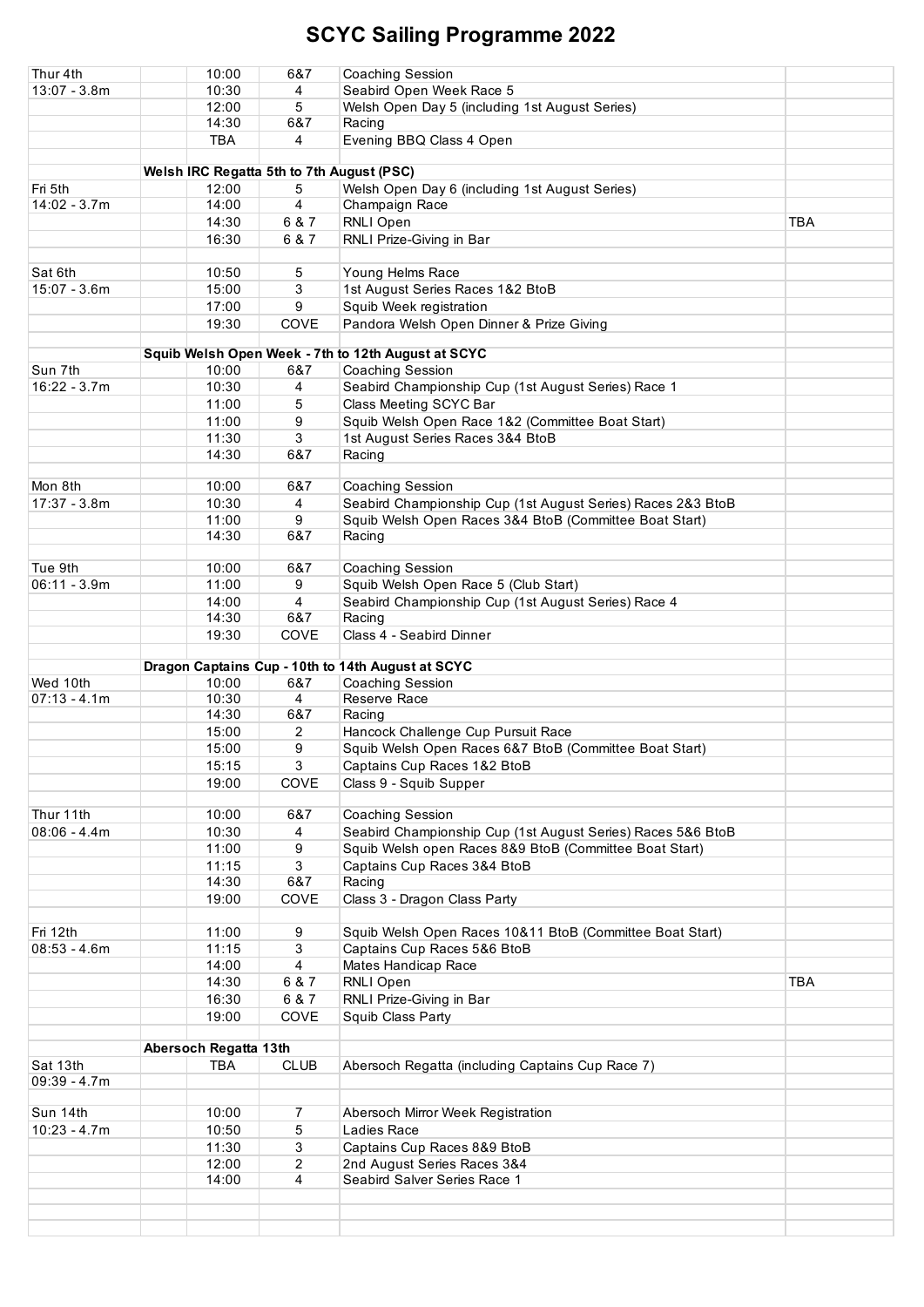|                  |       |                  | Abersoch Mirror Week - 15th to 19th August at SCYC      |            |
|------------------|-------|------------------|---------------------------------------------------------|------------|
| Mon 15th         |       | 7                | Abersoch Mirror Week                                    |            |
| $11:05 - 4.6m$   |       |                  |                                                         |            |
|                  |       |                  |                                                         |            |
| Tue 16th         |       | $\overline{7}$   | Abersoch Mirror Week                                    |            |
| $11:48 - 4.4m$   |       |                  |                                                         |            |
|                  |       |                  |                                                         |            |
| Wed 17th         |       | $\overline{7}$   | Abersoch Mirror Week                                    |            |
| $12:33 - 4.1m$   | 15:00 | $\overline{2}$   | Indiscretion Trophy                                     |            |
|                  |       |                  |                                                         |            |
| Thur 18th        |       | $\overline{7}$   | Abersoch Mirror Week                                    |            |
| $13:20 - 3.8m$   |       |                  |                                                         |            |
|                  |       |                  |                                                         |            |
| Fri 19th         |       | 7                | Abersoch Mirror Week                                    |            |
| $14:15 - 3.5m$   | 14:00 | 9                |                                                         |            |
|                  |       |                  | 2nd August Weekend Series Races 1&2 BtoB                |            |
|                  | 14:30 | 6 & 7            | RNLI Open                                               | <b>TBA</b> |
|                  | 16:30 | 6 & 7            | RNLI Prize-Giving Bar                                   |            |
|                  | 17:00 | $\overline{7}$   | Abersoch Mirror Week - Prizegiving                      |            |
|                  |       |                  |                                                         |            |
| Sat 20th         | 09:00 | 2                | Abersoch Keelboat Week Registration                     |            |
| $15:20 - 3.4m$   | 10:30 | 9                | 2nd August Weekend Series Race 3                        |            |
|                  | 14:00 | 4                | Seabird Salver Series Race 2                            |            |
|                  | 14:20 | 5                | Scimitar Cup Series Races 1&2                           |            |
|                  | 14:40 | 3                | 2nd August Series Races 1&2 BtoB                        |            |
|                  |       |                  |                                                         |            |
|                  |       |                  | Abersoch Keelboat Week - 21st to 26th August at SCYC    |            |
| Sun 21st         | 09:00 | 2                | Abersoch Keelboat Week Registration                     |            |
| $16:39 - 3.3m$   | 10:30 | 4                | Seabird Salver Series Race 3                            |            |
|                  | 10:50 | 5                | Scimitar Cup Series Race 3                              |            |
|                  |       |                  |                                                         |            |
|                  | 11:10 | 3                | 2nd August Series Races 3&4 BtoB                        |            |
|                  | 14:00 | 2                | Keelboat Week Challenge Cup                             |            |
|                  |       |                  |                                                         |            |
| Mon 22nd         |       | $2+$             | Abersoch Keelboat Week                                  |            |
| $17:53 - 3.4m$   |       |                  |                                                         |            |
|                  |       |                  |                                                         |            |
| Tue 23rd         |       | $2+$             | Abersoch Keelboat Week                                  |            |
| $06:23 - 3.4m$   | 19:00 | COVE             | Class 2 Dinner                                          |            |
|                  |       |                  |                                                         |            |
|                  |       |                  |                                                         |            |
| Wed 24th         |       | $2+$             | Abersoch Keelboat Week                                  |            |
| $07:14 - 3.5m$   |       |                  |                                                         |            |
|                  |       |                  |                                                         |            |
| Thu 25th         |       | $2+$             | Abersoch Keelboat Week                                  |            |
| $07:54 - 3.8m$   |       |                  |                                                         |            |
|                  |       |                  |                                                         |            |
| Fri 26th         |       | $2+$             | Abersoch Keelboat Week                                  |            |
| $08:28 - 4.0m$   | 14:30 | 6 & 7            | RNLI Open                                               | <b>TBA</b> |
|                  | 16:30 | 6 & 7            | RNLI Prize-Giving                                       |            |
|                  |       |                  |                                                         |            |
| Sat 27th         | 10:30 | $\overline{4}$   | Laying Up Race                                          |            |
| $09:00 - 4.2m$   | 11:00 | 6&7              | Racing                                                  |            |
|                  |       |                  |                                                         |            |
|                  | 14:00 | 9                | Lleyn Cup - August Bank Holiday Series - Races 1&2 BtoB |            |
|                  | 14:20 | 5                | Pandora's Box Races 1&2 BtoB                            |            |
|                  | 14:40 | 3                | 3rd August Series Races 1&2 BtoB                        |            |
|                  | 18:00 | <b>CLUB</b>      | <b>SGM</b>                                              |            |
|                  |       |                  |                                                         |            |
| Sun 28th         | 10:30 | 9                | Lleyn Cup - August Bank Holiday Series - Races 3&4 BtoB |            |
| $09:32 - 4.3m$   | 10:50 | 5                | Pandora's Box Races 3&4 BtoB                            |            |
|                  | 11:00 | $\overline{2}$   | Stonehouse Cup                                          |            |
|                  | 11:10 | 3                | 3rd August Series Races 3&4 BtoB                        |            |
|                  | 14:00 | $\boldsymbol{9}$ | Class Meeting - Commodore's Bar                         |            |
|                  | 14:30 | 6&7              | Racing                                                  |            |
|                  |       |                  |                                                         |            |
|                  | 18:00 | <b>CLUB</b>      | Prizegiving                                             |            |
|                  |       |                  |                                                         |            |
| Mon 29th         | 10:30 | 9                | Lleyn Cup - August Bank Holiday Series - Races 5&6 BtoB |            |
| $10:04 - 4.4m$   | 10:50 | 5                | Pandora's Box Race 5                                    |            |
|                  | 16:00 | $\overline{2}$   | Class Meeting Commodore's Bar                           |            |
|                  |       |                  |                                                         |            |
| <b>SEPTEMBER</b> |       |                  |                                                         |            |
| Sat 3rd          | 14:20 | 5                | Abersoch Plate Series Races 1&2 BtoB                    |            |
| $08:08 - 1.2m$   |       |                  |                                                         |            |